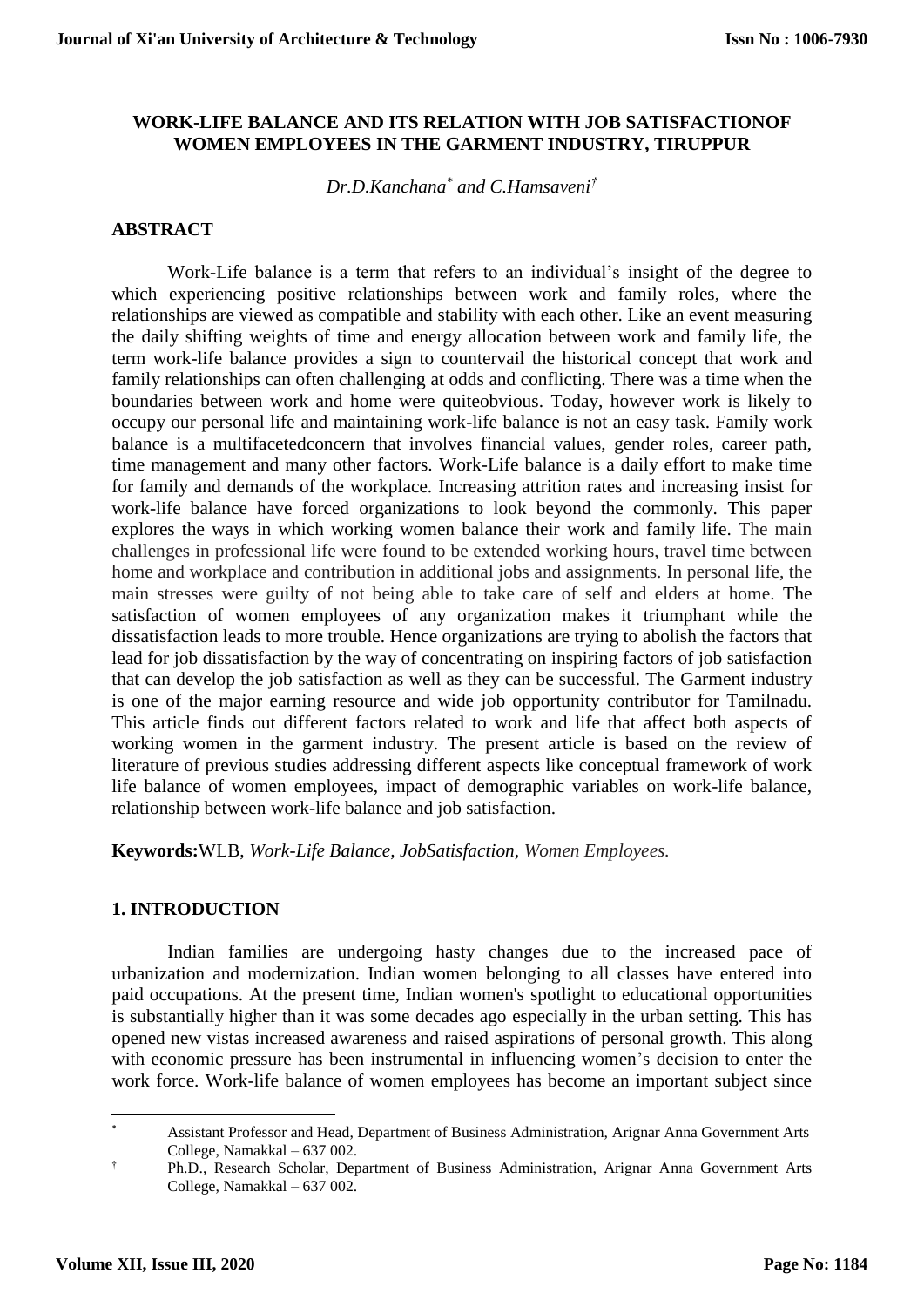the time in today's world where both men and women equally share the responsibility of earning for the betterment of their family life. Hence it is very necessary to know how the women balance very professional and domestic life. In the initial stages, women had to struggle a lot to establish their identity in this competitive world, both in the society as well as in the professional life.

The precisetermWork-life balance was first used in UK in late 1970to define an individual's stability between work life and personal life. Over the past years there was a change in terminology from work-family balance to present work-life balance, which acknowledges that besides family, people are occupied with numerous roles in their personal and professional life to accomplishvarious goals. Work and life is depending upon each other. Work-life balance is the maintenance of a balance between responsibilities at work and home. Work-life balance does not mean equivalentstability between professional and personal life. It is cautious synchronisation of an individual's varied pursuits that may comprise family, work, leisure, social obligations, health, career and spirituality.Work-life balance affects both the genders. In case of women employees are the most affected by the issue of work-life balance since they have to play multiple roles and it becomes complicated for them to hit a perfect balance between work and family. Work-life balance is one of the toughestconcerns being faced by the women employees. It is a concept that supports the efforts of employees to split their time and energy between work and other key aspects of their lives. Work-life balance is assisted by employers who set up policies, procedures, actions and expectations that enable employees to easily practise more balanced lives. Organizations who want to prolong their growth have to support and assist their workers and make them believe satisfy in their jobs. The job satisfaction approach considers people as an asset to the organization rather than costs. The dissatisfaction does not simply end at the workplace, it will affect the life and work of the employee and make them miserable. Today work-life balance has become an increasingly persistentalarm for employers as well as employees.

### **2.OBJECTIVE OF THE STUDY**

The objective of the study is to analyze and evaluate the Work-life balance and its relation with job satisfaction of women employees.

1) To study the frequency of work and family life among women employees.

2) To study the problems faced by women in their work-life balance.

3) To find the factors leading to improper work-life balance.

4) To suggest suitable measures are needed from the organization side to solve the problems are faced by women employee's in the working place.

5) To determine the relationship between work-life balance and job satisfaction.

### **3. NEED FOR THE STUDY**

In the present scenario, due to many changes in the work place and family systems, animmense majority of women are finding it hard to achieve a desired work-life balance. In comparison with men, women have more responsibilities at home. The studies were more restricted to sector like garment industry. Therefore there is a need to study how women are balancing their work and family life in garment industry in Tiruppur. In this context, this research work makes conscious attempt at putting forth issues concerning work-life balance and its impact on job satisfaction of workers in garment industries.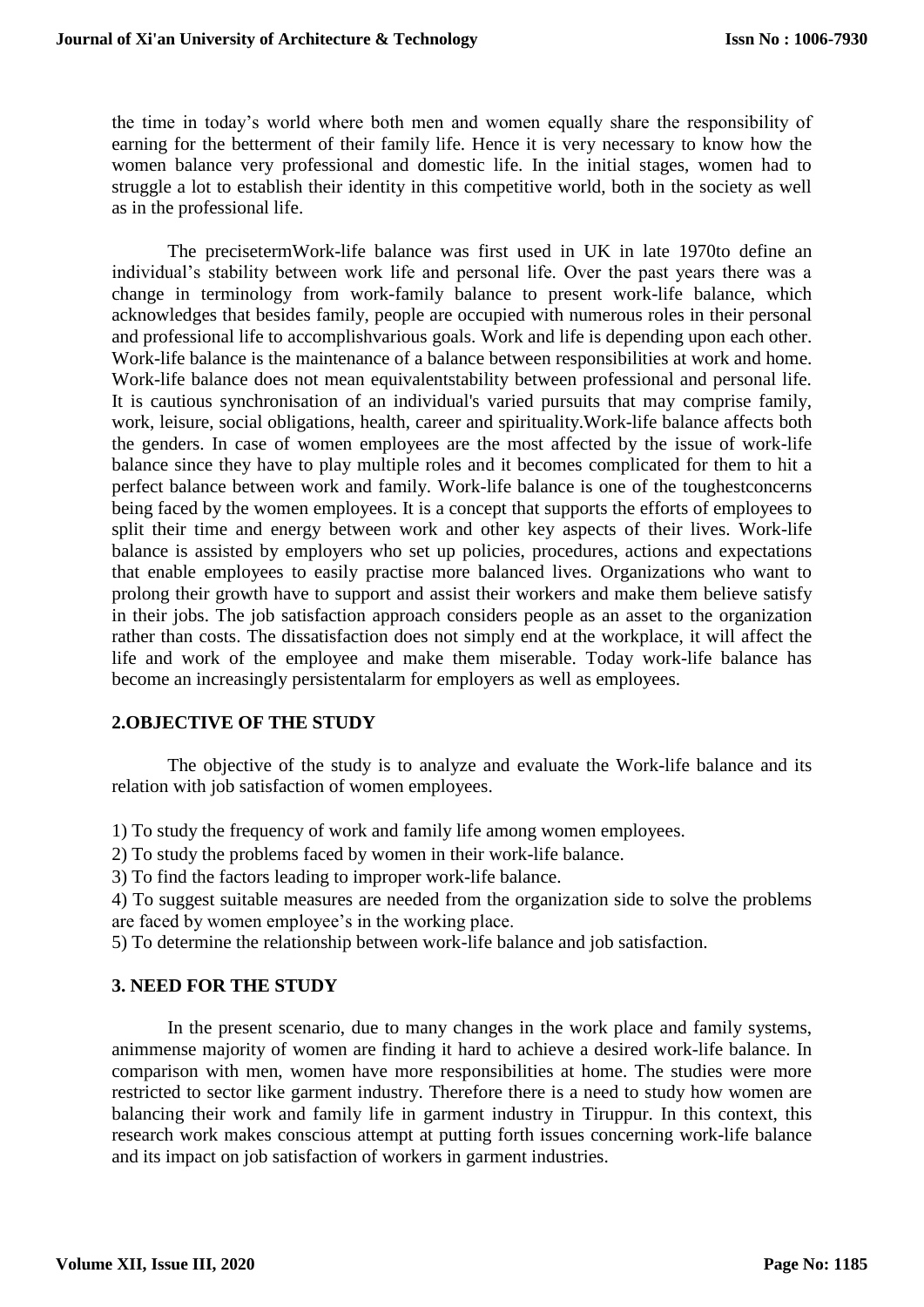## **4. SCOPE OF THE STUDY**

This research has been done in Tiruppur garment industry to know about the work-life balance situation of women employees.

- 1) Through this analysis the organization can increase the motivation of women employees by providing assorted policies.
- 2) This helps the organization to find out the approximate factors that motivates the women employees and their expectations from the organization to increase their performance.
- 3) The study reveals the relation between work-life balance and job satisfaction towards the organization.

## **5. METHODOLOGY**

Descriptive research design has been adopted for the present study. The information is obtained from primary as well as secondary sources. The primary data were composed through questionnaire from the 124 women employees at garment industry in Tiruppur. The secondary sources were collected from books, journals and online resources. Area of the study is restricted to the Tirupur. Convenient sampling method is adopted for sampling technique.

## **6. DEMOGRAPHIC PROFILE OF RESPONDENTS**

The demographics profiles of the respondents are categorized as follows:

| <b>DESCRIPTION</b>         | <b>CATEGORIES</b>               | <b>PERCENTAGE</b> |
|----------------------------|---------------------------------|-------------------|
| Age                        | Less than 25 years              | 38.9%             |
|                            | 25 - 30 years                   | 32.1%             |
|                            | $30 + \text{years}$             | 29%               |
| Education                  | Possessed diploma/ certificate  | 32.6%             |
|                            | Undergraduate                   | 20.5%             |
|                            | Graduate                        | 47%               |
| No. of years of experience | Less than 2 years of experience | 38.6%             |
|                            | 2 - 4 years of experience       | 37.9%             |
|                            | more than 4 years of experience | 23.5%             |
| <b>Marital Status</b>      | Single                          | 28%               |
|                            | Married with no kids            | 16.7%             |
|                            | Married and having kids         | 55.3%             |
| Travel time to work        | less than 15 minutes            | 25%               |
|                            | $15 - 30$ minutes               | 38%               |
|                            | $31 - 60$ minutes               | 20%               |
|                            | more than 60 minutes            | 17%               |
| Working hours per week     | 48 - 52 hours /week             | 50%               |
|                            | 53 - 57 hours/week              | 14%               |
|                            | more than 58 hours/week         | 36%               |
| Salary (Rs)                | < 10,000                        | 89.5%             |
|                            | $10,000 - 15,000$               | 4.8%              |
|                            | $15,000 - 20,000$               | 5.6%              |

### **Table.1.Demographic profile of the respondents**

*Source: Primary Data*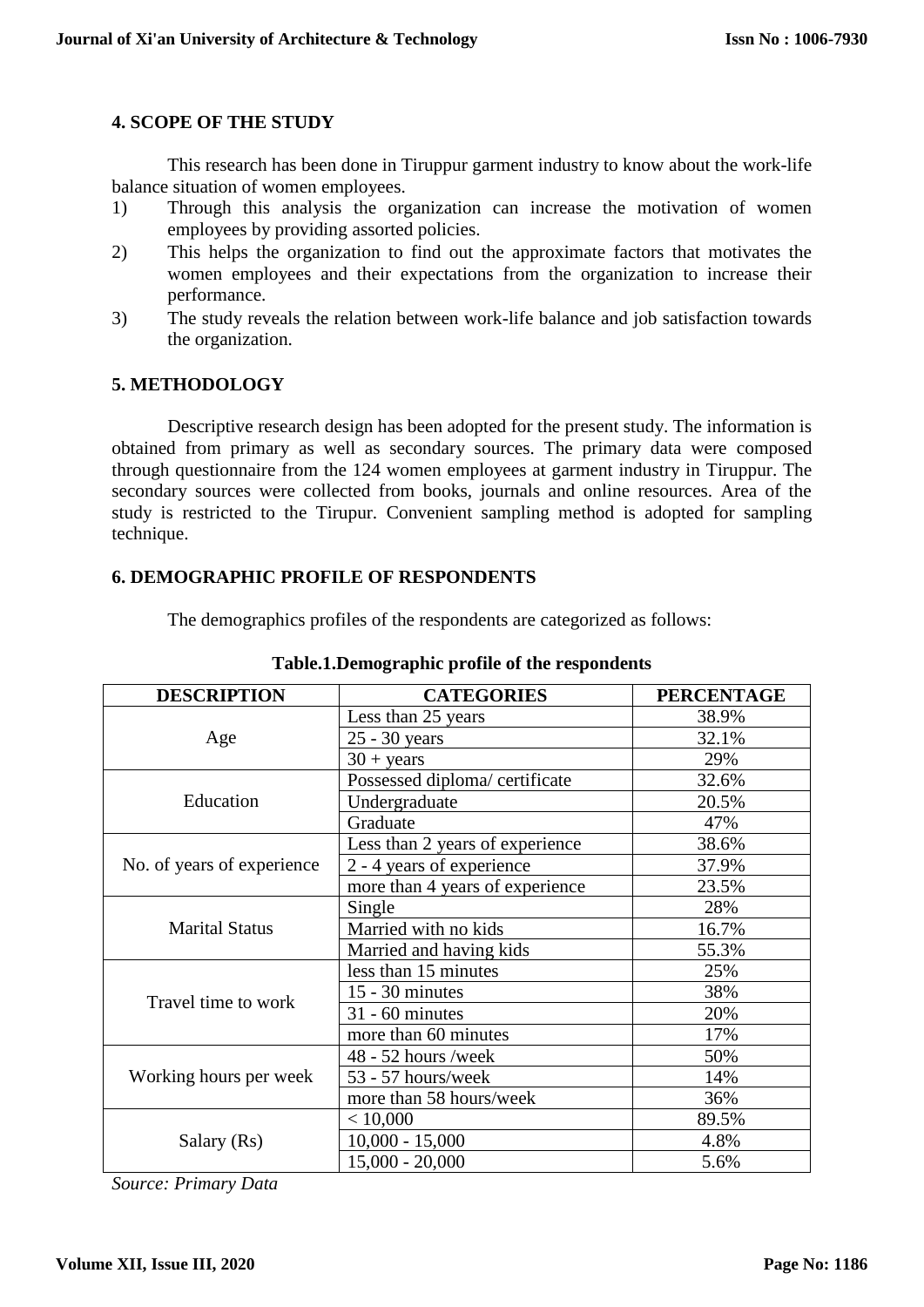## **7. LEVEL OF WORK-LIFE BALANCE IN GARMENT EMPLOYEES**

From the above facts, it can be concluded that a study of work-life balance is very much necessary considering the varied structure and mix of employees. To explore the level of work-life balance among the employees, they were divided into two categories based on their perception towards work-life balance and average score namely, balanced and unbalanced. The individual response choices range between 1 to 5. The maximum average score for an individual is 5, while the minimum score is 1. The two categories were determined by dividing the range of possible scores (1-5) into two intervals. Those scoring more than the overall mean were assigned as balanced and those scoring less than the overall mean were assigned as unbalanced. For the present study the overall mean is 4. Table 2 presents the level of work-life balance in garment industries.

| Level of work-life | <b>No. of Employees</b> | <b>Percentage</b> |
|--------------------|-------------------------|-------------------|
| <b>Balanced</b>    | 64                      | 51.6              |
| Unbalanced         | 60                      | 48 A              |
| Total              | 124                     | 100.00            |

**Table.2. - Level of work-life balance**

### **7.1 Organisational policies related Work-Life Balance in India**

In addition to the expansion of public policies supporting responsibilities outside of paid employment, organisations have increasingly been developing proper policies that effort to assist the work-life nexus. Work-life balance strategies augment the autonomy of workers in coordinating and integrating the work and non-work aspects of their lives. Three broad types of work-life strategies have been created to help employees balance their work and nonwork lives: flexible work options, specialized leave policies and dependent-care benefits. These include a range of policies and practices such as Compressed work week, Flexitime, Job sharing, Home telecommuting, Work-at-home programs, Part-time work, Shorter work days for parents, Bereavement leave, Paid maternity leave, Paid leave to care for sick family members, Paternity leave, On site/near site company childcare, Company referral system for childcare, Program for emergency care of ill dependents, Childcare programs during school vacation, Re-entry scheme, Phased retirement, Sabbatical leave, Professional counselling, Life skill programs, Subsidized exercise for fitness centre, Relocation assistance etc.

### **7.2. Benefits of Work-Life Balance**

Recognized benefits of work-life balance policies for employees include:

- Improved work-life balance  $-$  a reduction in the impact of work on home and family life
- Reduced stress levels
- Autonomy to make decisions regarding work-life balance
- Increased focus, motivation and job satisfaction knowing that family and work commitments are being met
- Decreased Health Care Costs and Stress-Related Illnesses: With increasing company focus on the high cost of health care, work/life programs are becoming an intelligent choice to facilitate lower the number of health care claims.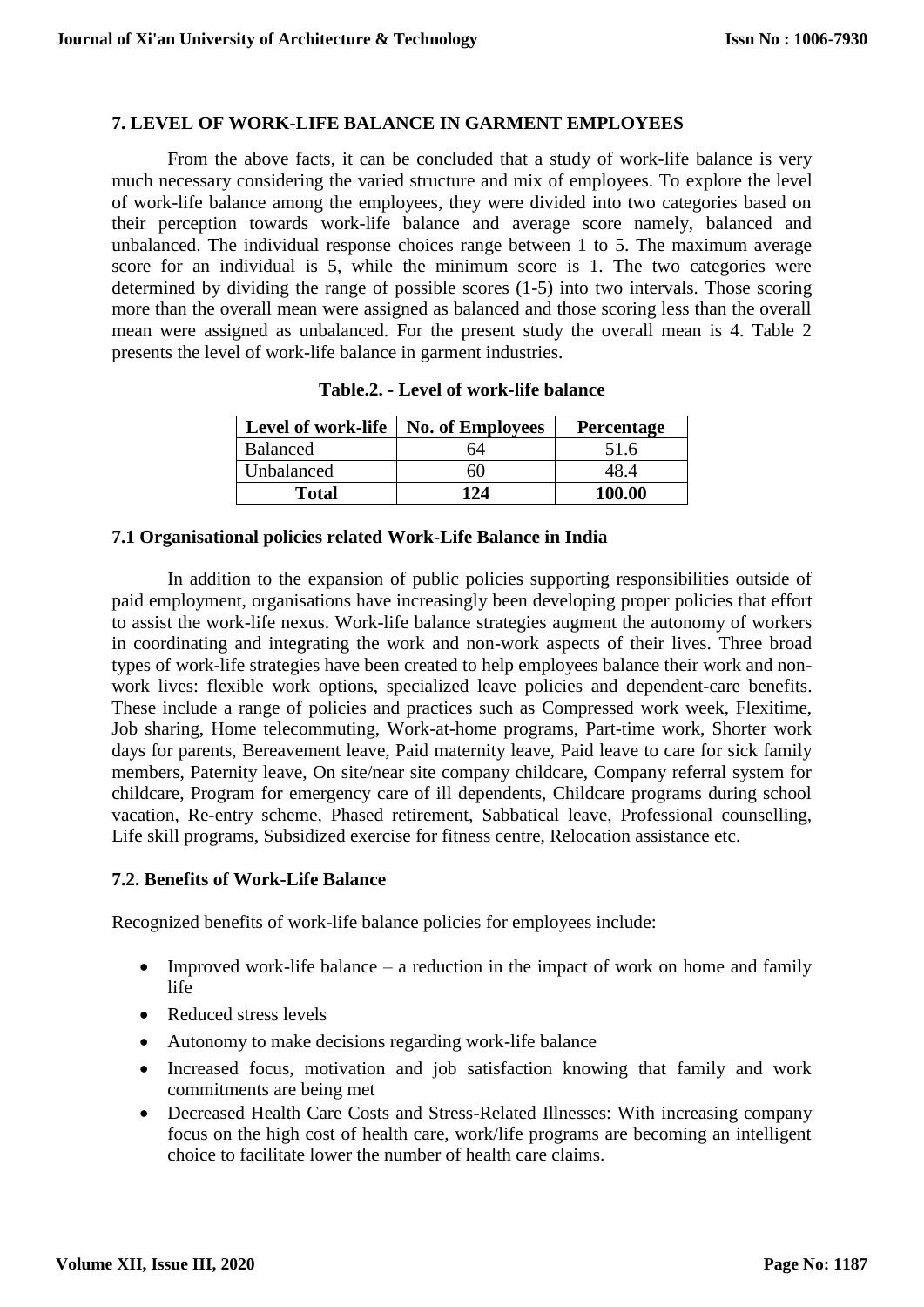## **8. JOB SATISFACTION**

Job satisfaction is a set of favourable or unfavourable feelings and emotions with which employees view their work. Job satisfaction is an emotional attitude a feeling of relative like or dislike toward something. Job satisfaction symbolizes a combination of positive or negative feelings that workers have towards their work. Job satisfaction represents the extent to which expectations match the real awards.

### **8.1. Determinants of Job Satisfaction**

**Nature of job**: When people with right kind of abilities are posted at right job, there is high probability that they are satisfied and happy.

**Working Conditions**: Employees spend most of their time at the office. Therefore, it is really essential that the company must optimise the working conditions.

**Balanced lifestyle**: When workloads and stress start to consume a man's time for personal life, it leaves them mentally exhausted and restless. So it is significant to provide facility to balance professional and personal life,

**Pay**: Employees often see pay as a reflection of how management views their contribution to the organization. Extreme benefits are also significant, but they are not as influential. An employee who gets right amount of payment according to their job is motivated to continue working.

**Employee Morale**: If the employee morale in the organisation is higher,satisfaction with the job is likely to be higher and vice-versa. This outcome in reduces absenteeism and labour turnover.

# **9. EFFECTS OF WORK LIFE BALANCE AND JOB SATISFACTION**

- Workers Punctuality, Teamwork, Customer service, work supervision responsibility, group behaviour, peer interaction and leadership initiative by workers are condensed.
- Recognition is the part of job satisfaction. It is an act of notice, praise or blame supplied by one or more superiors, peer, colleague, management person, client, and the general public. Failure in getting recognition leads to poor job satisfaction.
- Creativity, new job-expertise learning and innovation of worker are grossly damaged dueto lowering of work related passion among workers.
- Seniority demands the promotion and promotion facilitates mental satisfaction. It refers todesignate an actual change in upward direction in job status. The promotion to the next level will result in positive changes such as pay, autonomy and supervision etc.
- Workers having problem balancing work roles and family roles, set bad standard in the company work setting and often upset the friendly work environment.
- Highest monetary satisfaction for specially women employee is monthly salary or pay. These are the sequences of events in which compensation plays a major role. There is no doubt that monetary rewards may play a very significant role in determining job satisfaction. If salaries are not market oriented, this can lead to dissatisfaction.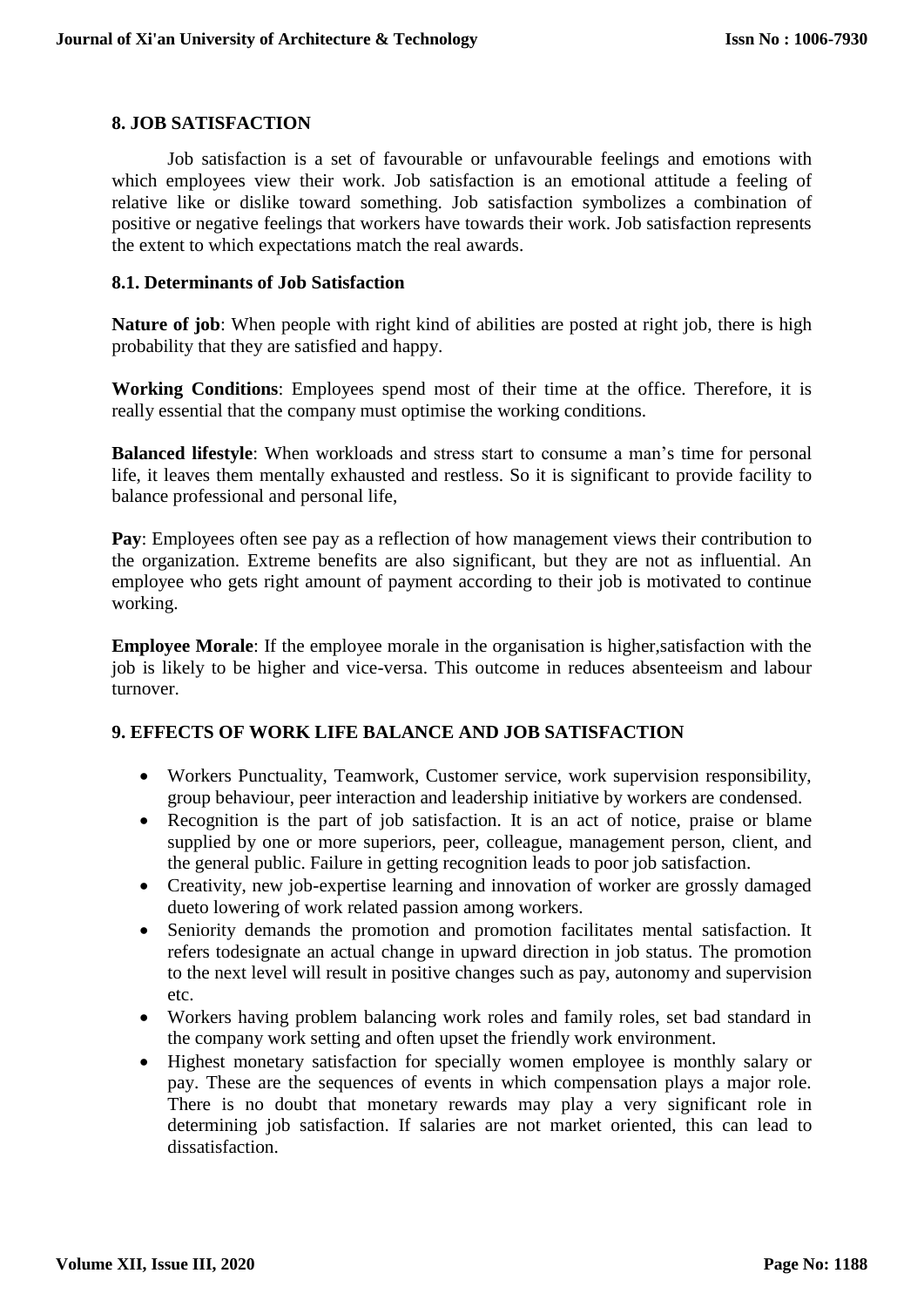- Workers problems get reflected negatively on company's turnover, operating profit and balance sheet.
- Women employees facilitate stress on interpersonal relationship within the premises majorly with the female colleagues; it involves relationships with superiors, subordinates, and peers or colleague. If the employee experiences the healthy relationship with others within the organization, so it will boost the morale and satisfaction toward the job and lead to the higher productivity.
- Substantial increase in the cases of workers being absent on the job and in extreme cases leaving the job.
- Physical working conditions and facilities are equally important for job satisfaction of women employees. Apart from this company policy and administration plays ankey role in satisfaction. These should be framed in keeping the view of employee's needs and desire

## **Figure 1. Some approaches to improve Work-Life balance and Job Satisfaction.**



# **10. CONCEPTUAL FRAMEWORK OF WORK-LIFE BALANCE**

The past studies imitateconvinced variables which affect the work-life balance of working women. Based on the existing studies, a conceptual framework has been designed to illustrate the key variables affecting the work-life balance among the working women which may be represented as:

# **Figure 2.Conceptual Framework of the variables influencing Work-life balance of women employees**

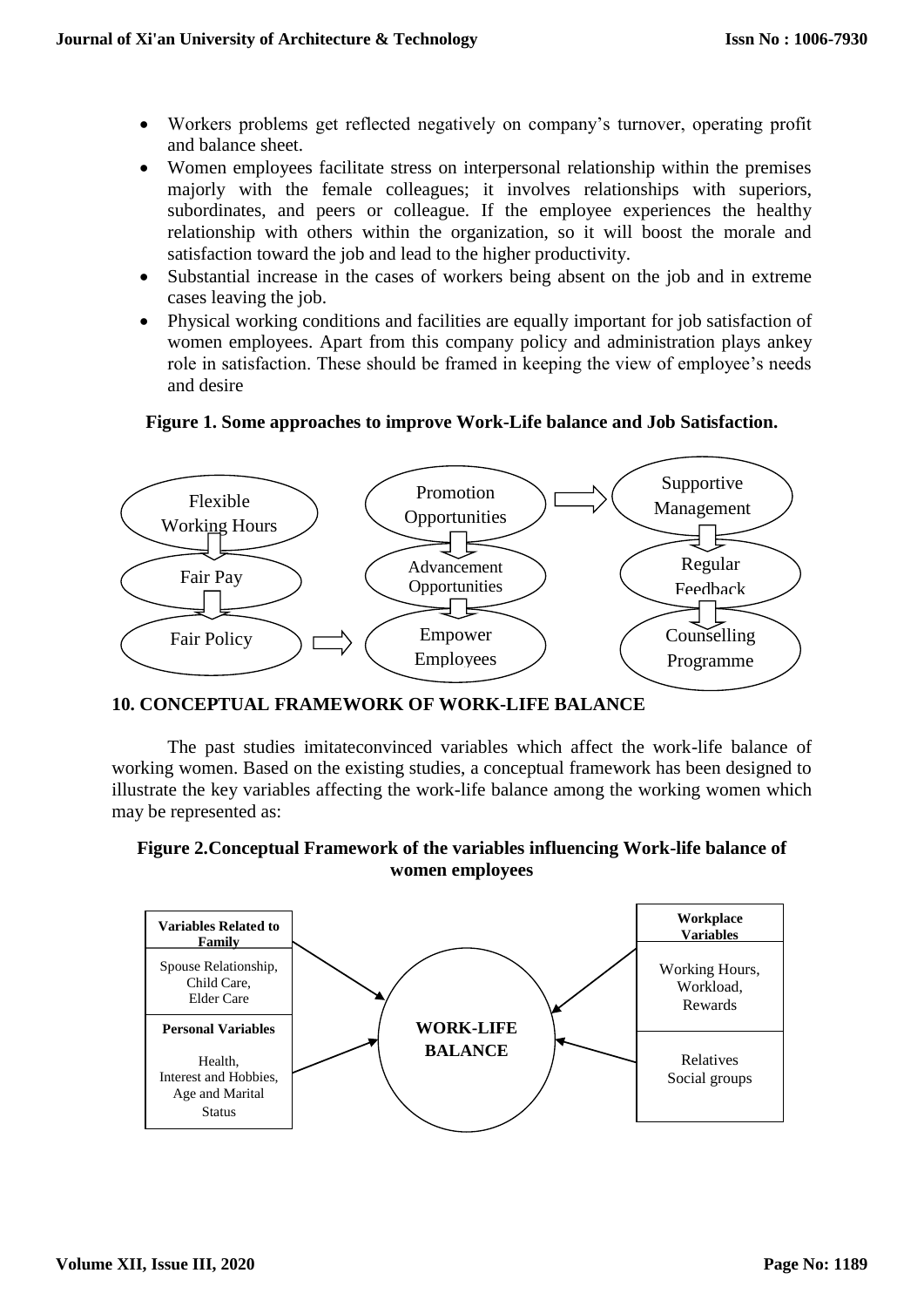This model categorized variables into variables related to family, workplace variables, personal variables and social variables which together influence the work-life balance among working women in a firm way.

### **10.1. Variables related to family**

Women professionals agree that children's responsibility hinders their ability to advance. They believe that they are not able to exploit their full potential and at times they have to make career trade-offs because of the family responsibilities. Even indeveloped countries in the West, especially in North America, sources of stress for women include role overload from paid work and family work, role conflict, pressures associated with child care and other family care and aspects of spouse relationships including dissatisfaction with spouse contribution to family work.

#### **10.2. Workplace Variables**

Studies have been carried out regarding time management in the western countries, especially those that involve working long hours and its effects on individuals, family as well as organization. (Eastmen 1998; Feldman 2002; Ng et al. 2007) and the result frequently shows there is a relationship between working long hours and the complexity in balancing work and personal life (Moen and Yu 2000). Doherty (2004) examined work-life balance for women in the hospitality industry and discovered that the principal deterrents to these women from exploring career advancement opportunities are the very long hours and the lack of flexibility.

#### **10.3. Personal Variables**

The Vulnerability model used framework to clarify stressors that affect health problem such as depression and to consider personal dispositions and social situational variables (Dohrenwend 1981; Phelan et al. 1991; Rabkin1982). Phelan et al. (1991) extended this model to elucidate the relationships between stress and depression in professional and managerial employees.

### **10.4. Social Variables**

On a positive note, the organizational culture has the opportunity to accomplish an employee'sintellect of belongingness by creating a strong sense of fellowship by promoting openness, collaboration, friendships and teamwork. Interpersonal relationships formed in the workplace may also help employees attain this sense of belonging. Women employees may be motivated to become more effective members of an organization if they feel included within a supportive culture, which may describe how certain subcultures begin to form within the larger organization.

## **11. RECOMMENDATIONS**

Work-Life balance is a challenging issue for leaders, managers and has also attracted theattention of researchers. Work-life balance in its broadest wisdom is defined as a satisfactorylevel of involvement or fit between the multiple roles in a person's lifetime. In this environmentcontrol the boundary between home and work is becoming more challenging especially forthe women employees. In the Indian context women are the ones who need to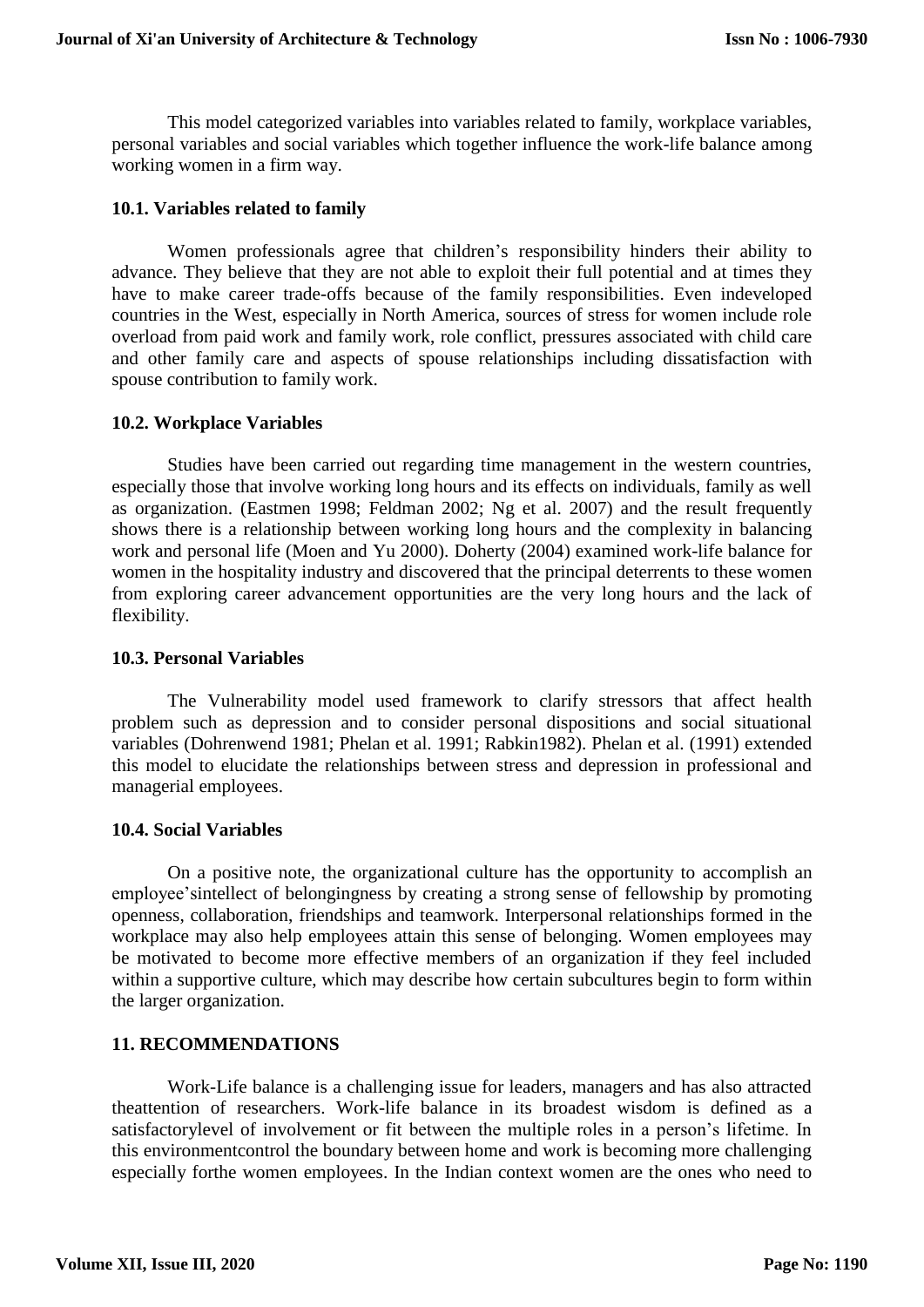take care of thechildren, look after the home front and simultaneously manage their professional life as well.This has caused lots of stress and pressure to the women employees. As a result it becomes very difficult for the women employees tobalance their work life and professional life. The movement of the nuclear family in therecent days is adding to the woes. From this study know that many women haverecommended that work from home and flexible timings of the company are the best optionsand the strategies to maintain a healthy work-life balance.

Here are a few recommendations given by the women employees in Garment Industry:

- 1. Travel time from home to workplace to be lessened. Kwan (1999) had found thatwomen have higher fixity constrain than their male counterparts irrespective ofher employment status and they will travel long distances for work than men foremployment. Such fixity constrains get moderated if there are more helping handsfor domestic employment.
- 2. Supportive people at office, family and around us are the main source of balance.Job mobility has taken women farther from relatives and friends who might lend ahand, and made it harder to make close friends of neighbours who could help out(Hochchild, 1997).
- 3. Sick leaves, recreational activities and strict working hours to be confirmed.
- 4. Job rotation is vital for maintaining work-life balance.
- 5. Work from home atleast 2-3 days a week will help better work life balance.Indulge in activities that are mind refreshing like pursue a hobby or pursue someart

Thus women employees of the garmentindustriesanticipate a lot of flexibility in the working rulesalong with diverse facilities as well as a good pay package so that their professional andpersonal aspects are well balanced with equal significance to both the aspects of their lives.

# **12. CONCLUSION**

Work life balance and job satisfaction is not a problem to be solved. These are ongoing issues to be managed. Both are not impossible, but it does take some consistent effort and revaluation ongoing basis. Work-Life balance is an emerging issue in of the industrial employees in this global era. Achieving a good balance between work and family commitments is a growing concern for the employees and organisations. This research work concludes that the work-life balance of the women employees in Tiruppur is out of control and in need of attention. A woman faces the trouble of work-life balance almost in every way in their daily life. It is found that Work-life balance problem is widely prevalent among the working women of Tiruppur.Work-life balance is about creating and maintaining supportive and healthy work environments, which will enable employees to have balance between work and personal responsibilities and thus strengthen employee loyalty and productivity. Today's women employees have many competing responsibilities such as work, children, housework, volunteering, spouse and elderly parent care and this places stress on individuals, families and the communities in which they reside. The company should afford better recreation facilities, work environment, counselling to motivate the employees. This makes all employees to maintain a balance between their work and life. This may improves the productivity of the organization and smooth functioning.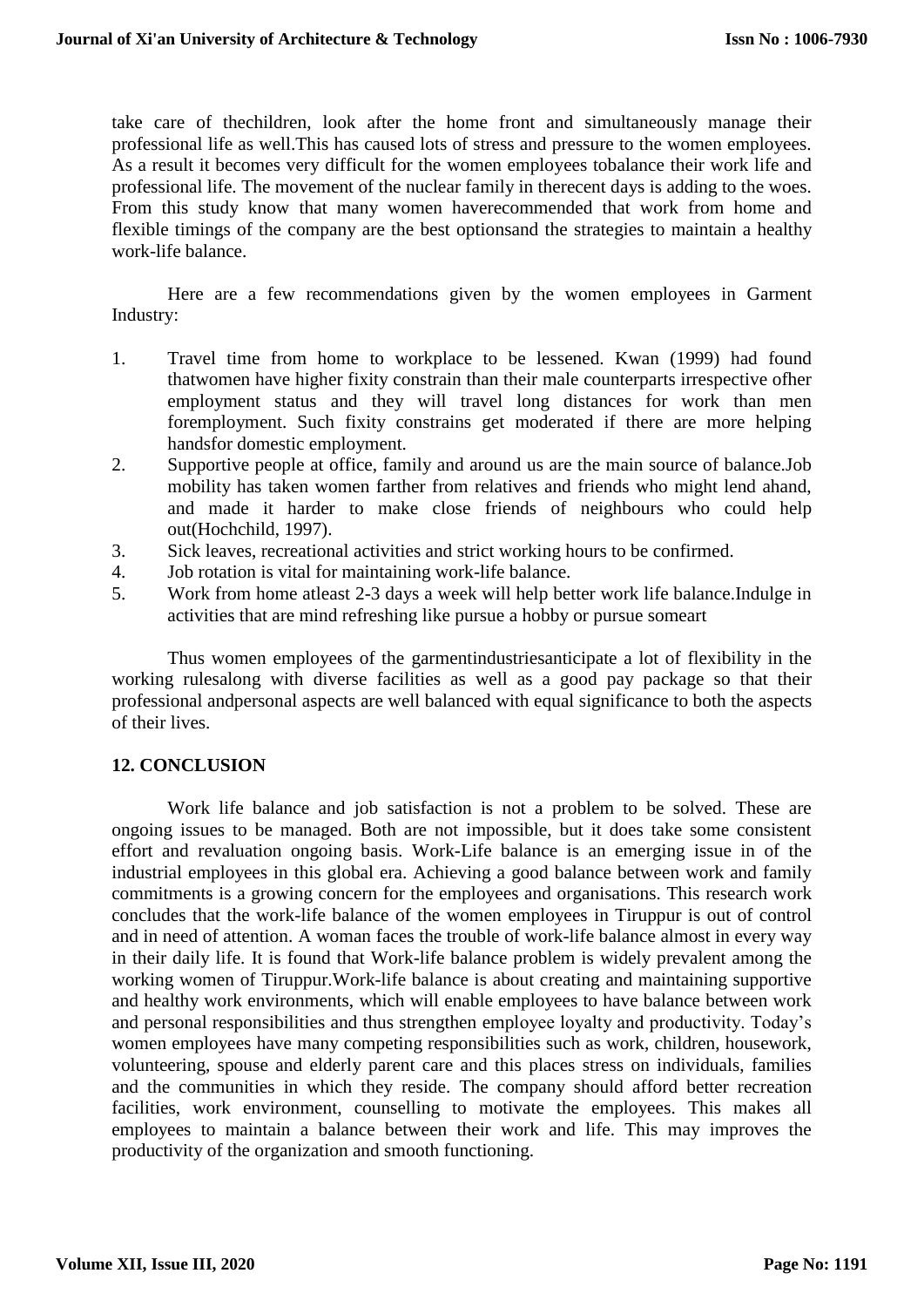Work-life balance is about creating and maintaining compassionate and healthy work environments, which will enable women employees to have balance between work and personal responsibilities and thus strengthen employee loyalty and productivity. Work-life is treated as most important since one person manages their personal life and work-life. Worklife balance should be improved in all organization and it shows the poor performance of the organization. This article found that women employees are mostly dissatisfied with the maternity leave provided by the company. Many of organization are not providing maternity leave to the women employees. It has been found that most of the companies were helpful to manage the work-life balance of women employees in organization. Mostly the women employees are satisfied with the separate policies provided by the organization to equilibrium their work-life. To achieve work-life balance women should plan her professional and personal schedules well so that both are equally balanced and satisfied. In conclusion there are many variables in the job which led to the satisfaction and dissatisfaction among the women employees, to keep our employees satisfied and loyal to our organization, manage the factors which maximize the satisfaction and suppress the factors which affect the satisfaction.Today's women employees have many competing responsibilities such as work, children, housework, volunteering, spouse and elderly parent care and this places stress on individuals, families and the communities in which they live in. There is work-life balance which exists in the company. But few employees are not able to balance their work-life due to issues arising in the organization. The management should identity the problems which is hindering the work-life balance. For the employers, work-life balance and job satisfaction of women employees will be an important input in designing appropriate policies for employees to address work - life balance and job satisfaction issues. The study indicates that there is a relationship between work life balance and job satisfaction. Hence it is suggested that job satisfaction can be enhanced by providing, improving and promoting work-life balance.

# **13. REFERENCE**

- **[1]** AdelinaBroadbridge (2010).Choice or constraint? Tensions in female retail executives career narratives, *Gender in Management*. Bradford:Vol. 25, Issue. 3, pp. 244
- **[2]** Bardoel.E.,Tharenau, P.& Moss.S. (1998).Organizational predictors of work–family practices, *Asia Pacific Journal of Human Resources*, 36, pp.31-49.
- **[3]** Bashir, S. &Ramay, M. I. (2008). Determinants of organizational commitment: a study of information technology professionals in Pakistan. *Journal of Behavioral and Applied Management,* 9(2), 226.
- **[4]** Doherty.L.(2004). Work-Life Balance Initiatives: Implications for Women. *Emerald, vol. 26 no. 4*, pp. 433-452.
- **[5]** Dohrenwend. B. P. &Shrout. P. E. (1985). Life Stress and Illness: Formulation of the Issues. *In Stressful Life Events and their Context*. pp. 1-27.
- **[6]** Eastman.W.(1998).Working for Position: Women, Men, and Managerial Work Hours.*Industrial Relations: A Journal of Economy and Society, vol. 37*, pp. 51-66.
- **[7]** Friedman S.D., Christensen P. & DeGroot J. (1998). Work and Life, The End of the Zero-Sum Game, *Harvard Business Review*, Nov-Dec, pp.119-129.
- **[8]** Glass. J. & Estes S. B.(1997). The family responsive workplace.*Annual Review of Sociology*, 23, pp. 289-313.
- **[9]** Higgins. C., Duxbury.L.& Lee.C. (1994).Impact of life cycle stage and gender on the ability to balance work and family responsibilities.*Family Relations*, 43, pp.144-150.
- **[10]** Hochschild, A. R. (1997). When work becomes home and home becomes work.*California Management Review*, 39(4), pp.79.